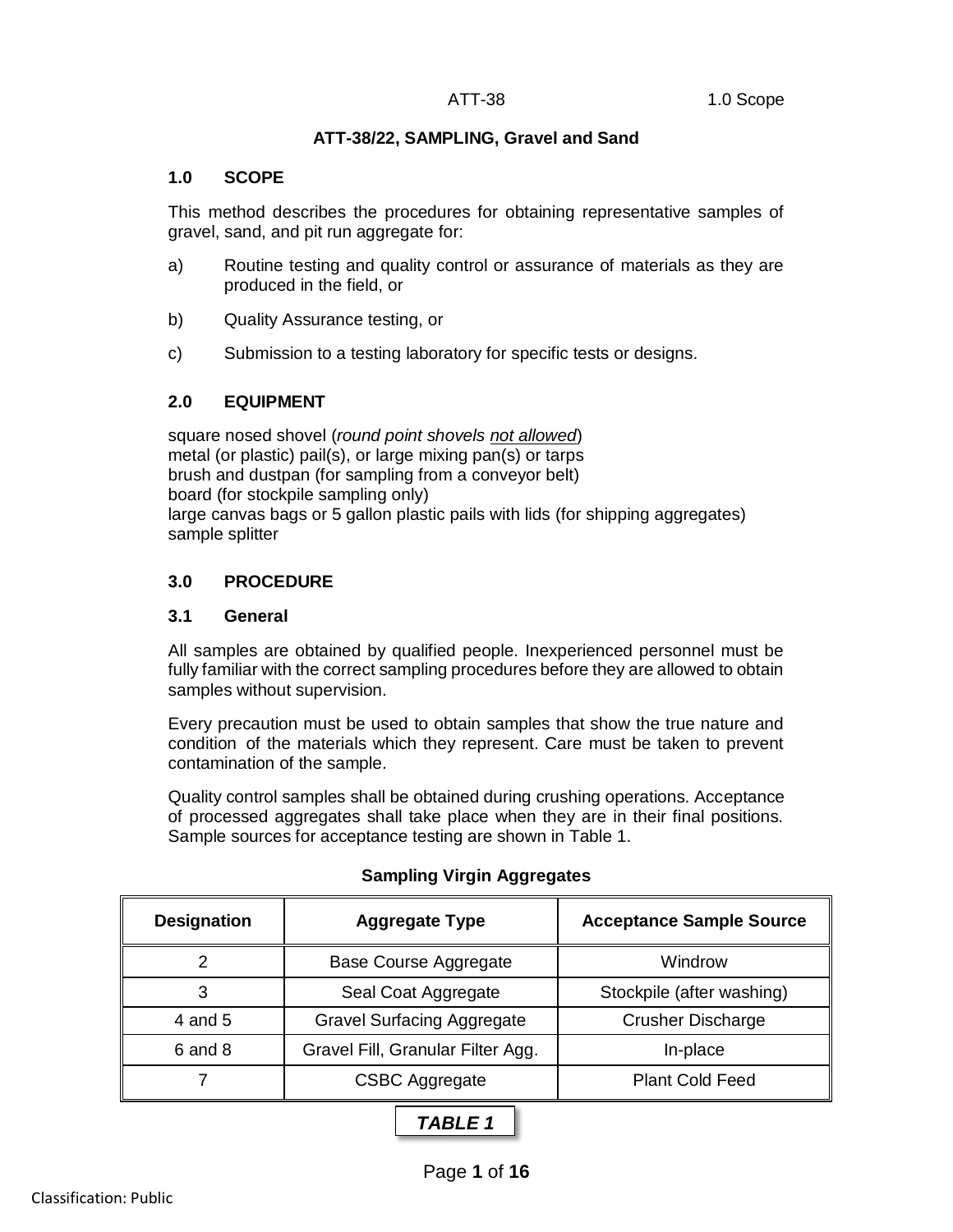Aggregate samples from a drum mix plant can only be obtained from the cold feed system at the lower end of the inclined conveyor belt.

Belt or discharge samples must only be taken once the crusher or plant has been running consistently, and with no segregation for at least 10 minutes.

This is roughly the time the material would take from the moment it is introduced to the crusher or plant to the time the same material is discharged. The time period will vary with varying production rates.

#### **3.2 Sample Size**

Table 2 below shows the minimum "original" sample sizes for field quality control or quality assurance testing.

| TABLE 2                                                                                                                                                                              |                                                                                                                                                                                                                                                   |  |  |
|--------------------------------------------------------------------------------------------------------------------------------------------------------------------------------------|---------------------------------------------------------------------------------------------------------------------------------------------------------------------------------------------------------------------------------------------------|--|--|
| <b>TESTS REQUIRED</b>                                                                                                                                                                | <b>MIN. ORIGINAL SAMPLE SIZE</b>                                                                                                                                                                                                                  |  |  |
| ∥-25 000 µm Sieve Analysis<br>-25 000 µm % Fractures<br>∥-80 000 µm Sieve Analysis<br>-80 000 µm % fractures<br>Pit Run Contamination Sieve Analysis<br>Extraction Correction Factor | plastic pail <sup>*</sup> (25 kg)<br>$\frac{3}{4}$ plastic pail (15 kg)<br>2½ plastic pails (60 kg)<br>3 or 2 plastic pails (75, 60, or 35 kg)*<br>plastic pails (100 kg or less)**<br>plastic pail (or 10 kg) of each agg. type<br>$\frac{1}{2}$ |  |  |
| * Depending on aggregate topsize                                                                                                                                                     | **as per ATT-25, Part II                                                                                                                                                                                                                          |  |  |

When submitting samples to a testing laboratory, use the following Table 3 as a guide for sample sizes.

| <b>TABLE 3</b>                                                                     |                                                                            |                                                    |  |  |
|------------------------------------------------------------------------------------|----------------------------------------------------------------------------|----------------------------------------------------|--|--|
| <b>TYPE OF</b><br><b>AGGREGATE</b>                                                 | <b>TESTS REQUIRED</b>                                                      | <b>SAMPLE SIZE</b>                                 |  |  |
| <b>CRUSHED</b><br><b>AGGREGATE</b>                                                 | Sieve Analysis<br>Cement Stabilized Base Course Design<br>Seal Coat Design | 1 bag (25 kg)<br>8 bags (200 kg)<br>2 bags (50 kg) |  |  |
| <b>PIT RUN</b>                                                                     | Pit Run Sieve Analysis                                                     | 3 bags (60 kg)                                     |  |  |
| <b>SAND</b>                                                                        | Cement Stabilized Base Course Design                                       | 8 bags (200 kg)                                    |  |  |
| <b>NOTE:</b> Large canvas bags, or 5 gal. plastic pail, should be two thirds full. |                                                                            |                                                    |  |  |

If sampling for an ACP or ASBC Mix Design, obtain the total sample throughout the longest crushing period possible, but allow enough time for a mix design to be completed before mixing begins.

Refer to the Contract Specifications for sampling requirements for ACP and ASBC mix designs.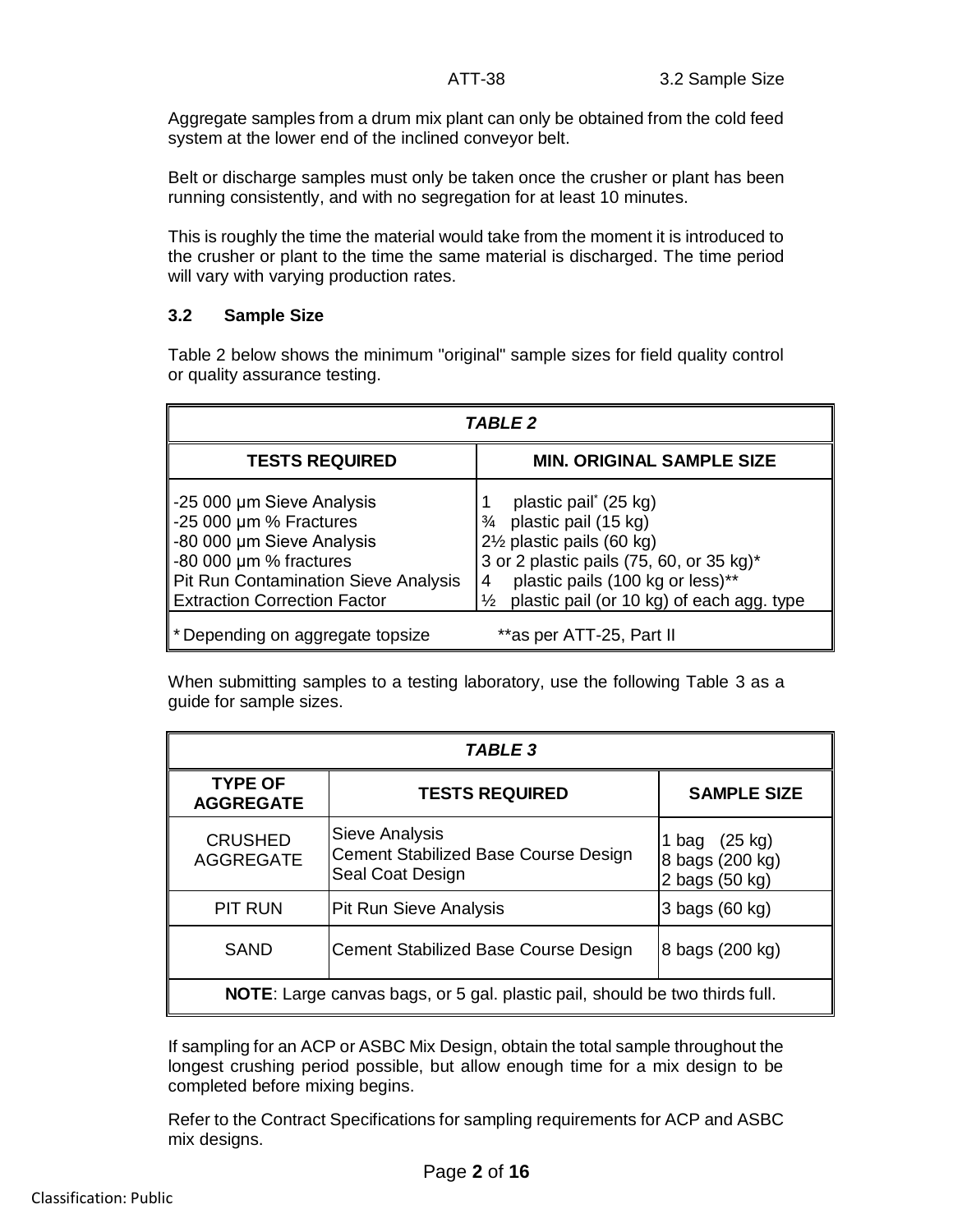# **3.3 Frequency**

The Contract Specifications shows the minimum required sampling frequency for quality control testing. For quality assurance testing, refer to the Contract Specifications or Engineering Consultant Standards.

# **3.4 Conveyors**

Sampling aggregate from the conveyor belt of a crusher, asphalt plant or CSBC plant is performed as follows:

1. Once the crusher or plant has been running consistently for at least 10 minutes and the aggregate feed is representative of the pit or stockpile, *have the belt stopped*. Ensure that the plant operator can see you, and that he knows you will inform him when you are finished



taking your sample, so that the belt does not get started up before you are finished taking your sample.

- 2. Use a square nosed shovel and remove all the material contained on a one metre length as follows:
	- a) Push the material in from all four sides towards the center, leaving the center high and slightly rounded.
	- b) Transfer the material to a pail until all of the aggregate from the chosen area has been retrieved. Ensure no material is lost in the transfer. If necessary, use a brush and dustpan to remove the finer aggregate.
	- **NOTE**: The one metre length has been arbitrarily chosen; for high production conveyors, less length may be used, while for low production conveyors more length may be sampled.
- 3. If sampling for quality control, combine samples randomly selected throughout the production unit and use the total as the unit sample.

# **3.5 Chutes (Free-Fall) Using Automatic Sampler**

There are also automatic belt sampling devices that have the advantage of sampling the aggregate without stopping the belt.

At the point of discharge, non-uniformly distributed material is free falling either onto another belt, as in the case of asphalt plant cold feed systems and crushers, or onto a stockpile, if sampling from crushers. A representative sample of free falling aggregate consists of a cross-section of the entire flow of the material and is obtained using an automatic sampling device.

There are various types of automatic sampling devices available. With one type, the aggregate is diverted to a chute and then collected onto a tarp or large mixing pan, as shown in Figure 1. If the diversion chute is set too high above the tarp or container, the sample will segregate.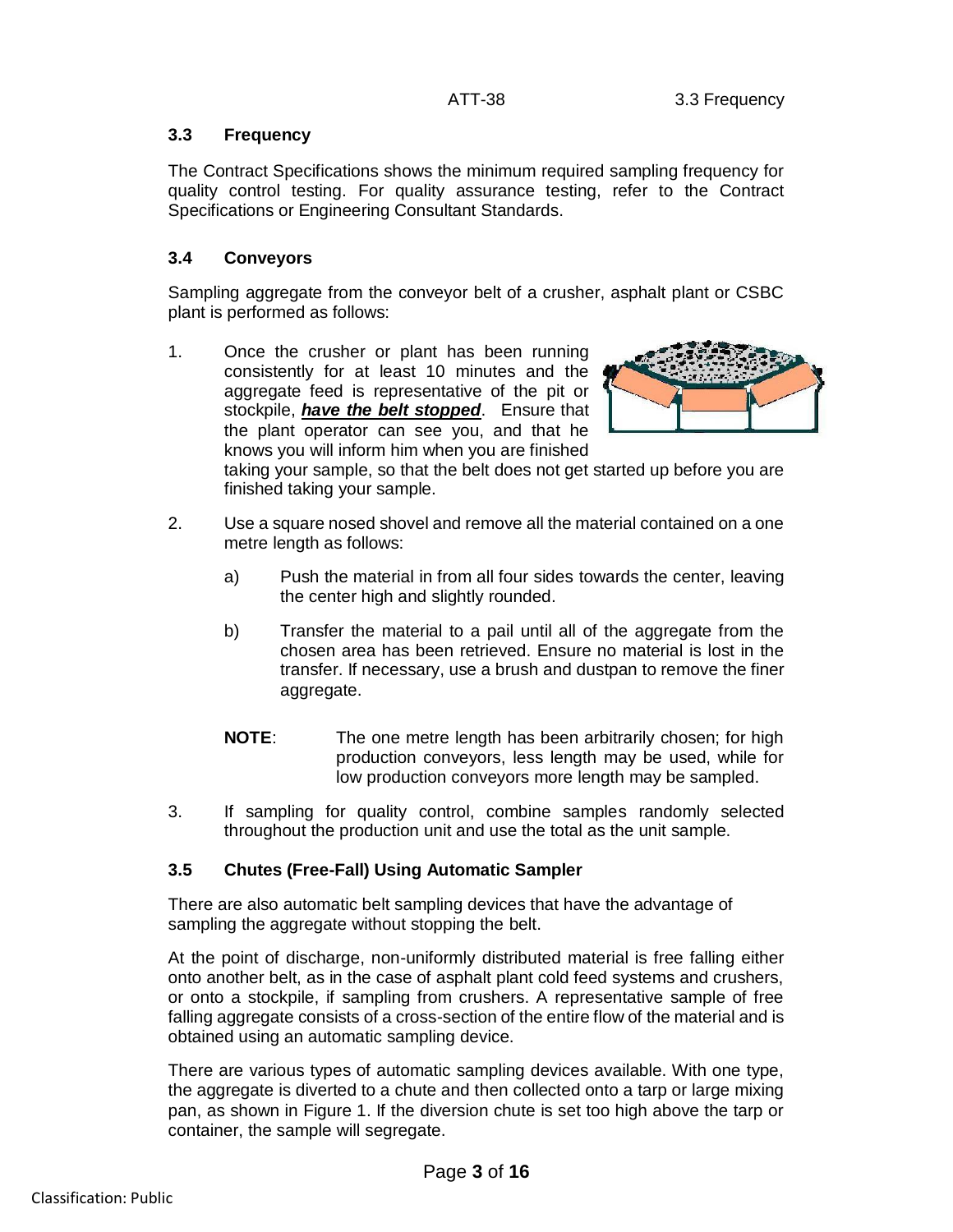With another device, a container is passed through the flow of material. A container is placed on a chain moved trolley. The sample receiver is passed through the flow of material by turning a crank, as shown in Figure 2.

The speed at which the container is passed through the flow of material should be constant and fast enough to avoid overfilling.

In a third type, a container is **electronically** passed through the flow of material, as shown in Figure 3.





When activated, the sample receiver moves from its resting position under the hood of the receiving hopper and towards the flow of the material to be sampled.

The sample receiver then comes around and passes through the flow of material to take the sample. The sample receiver then continues around and dumps the sample into the hopper. The material is collected onto a tarp or large mixing pan. This cycle is continued until the desired amount of material is obtained.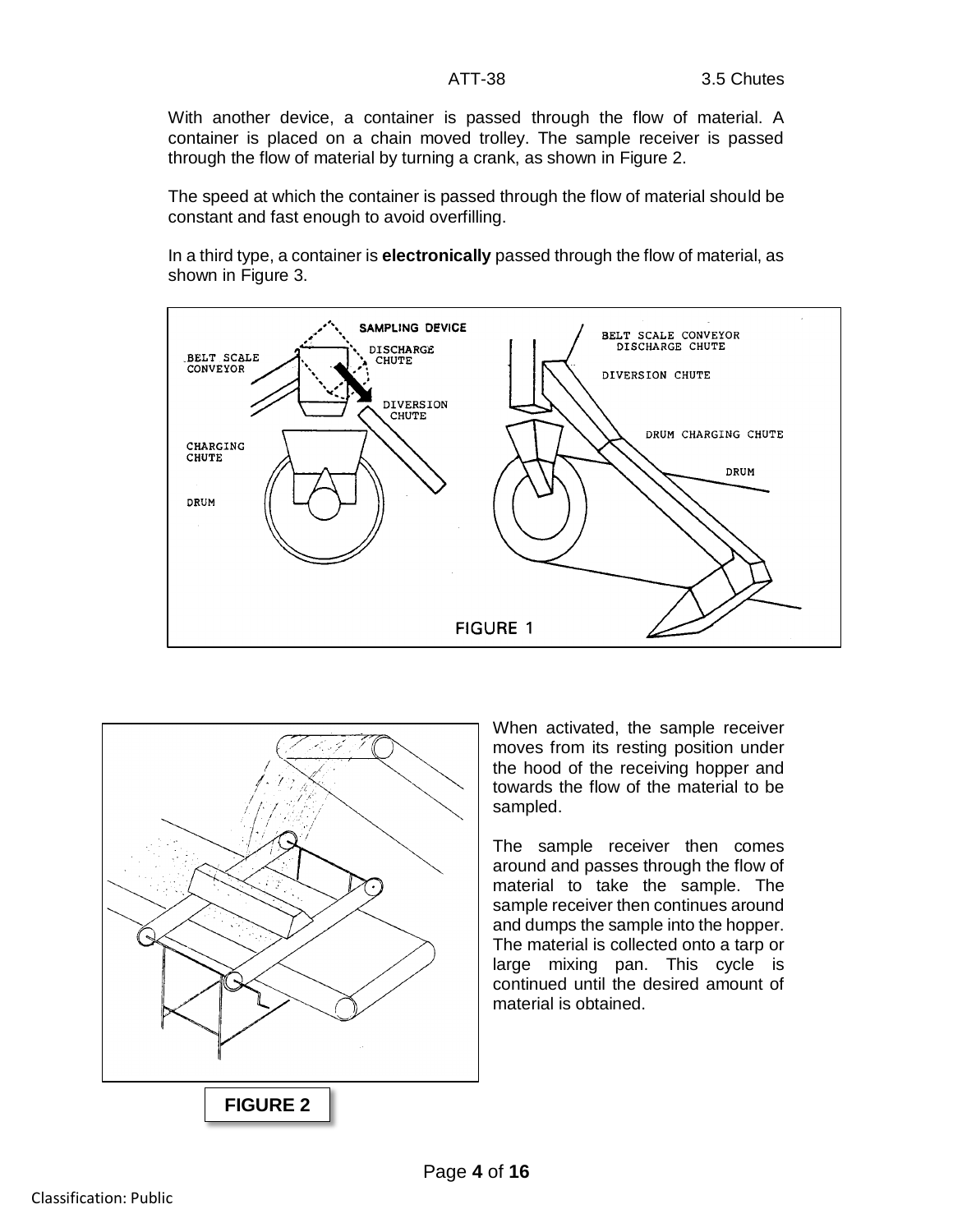Sample free-falling aggregate using an automatic sampling device as follows:

- 1. Ensure the plant or crusher has been running consistently for at least 10 minutes.
- 2. Place a large mixing pan or tarp under the discharge or diversion chute of the automatic sampling device.
- 3. Activate the sampling device.
- 4. When sampling is complete, transfer the sampled aggregate to the metal pail, avoiding loss of material.

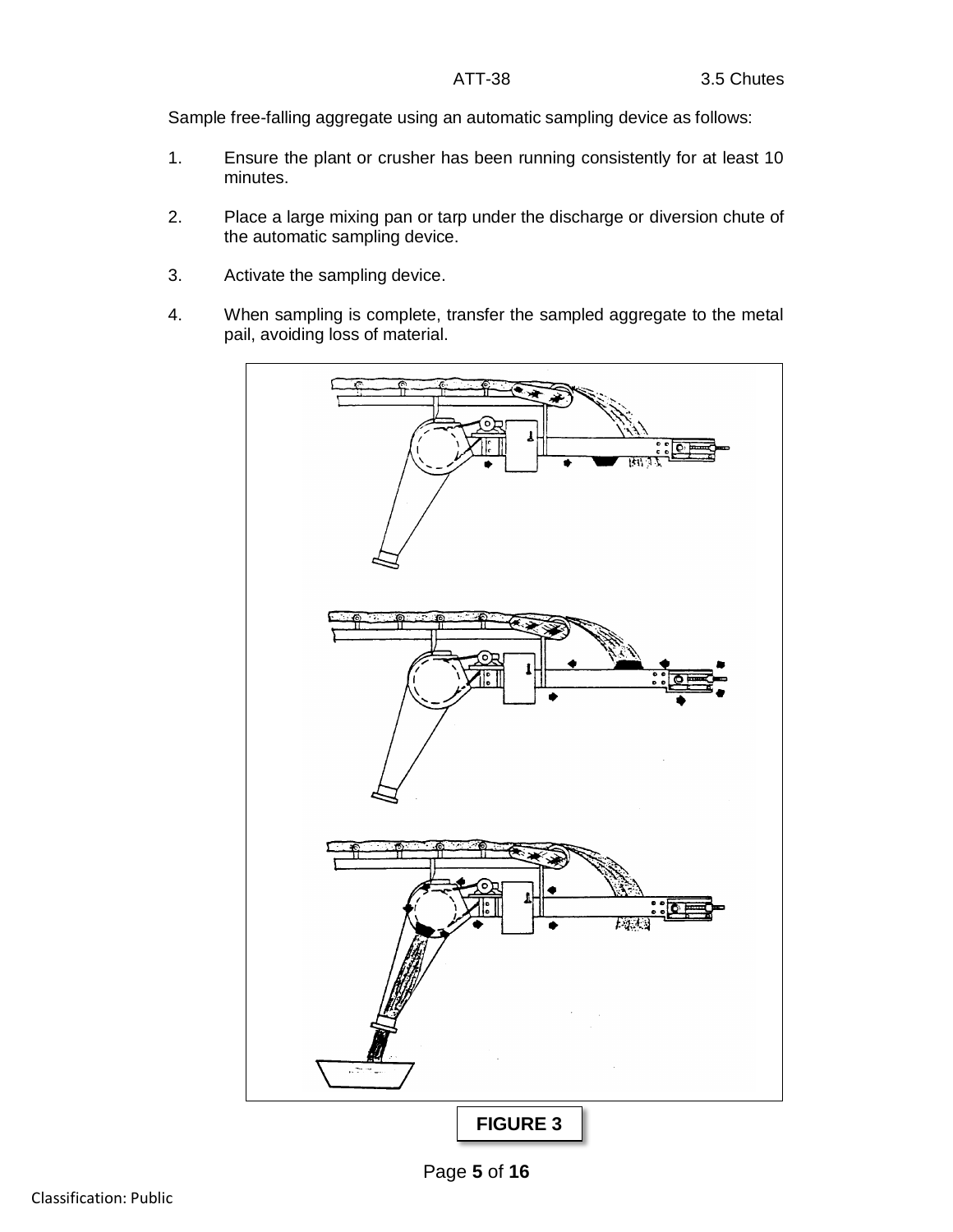- 5. Repeat steps 2 to 4 above until the minimum required original sample size is obtained.
- 6. If sampling for field quality control, combine discharged samples randomly selected throughout the production unit and use the total as the unit sample.

# **3.6 Trucks**

Do not sample from trucks for quality assurance testing.

Use a sampling stand to sample the aggregates from haul trucks as follows:

- 1. Dig a trench approximately 0.3 m wide across the box, from the top of the mound to the side of the box at a point that appears on the surface to be representative of the material.
- 2. Use a shovel to obtain the material at the bottom of the trench as shown in Figure 4.



# **SAMPLING FROM A TRUCK BOX**

- 3. Place the aggregate in the metal pail, avoiding loss of material.
- 4. Repeat steps 2 and 3 at about half way up the mound and at near the top of the mound. Obtain equal portions of aggregate from each of the three equally spaced locations. The truck sample is the total material from the three locations and must meet the minimum original sample size requirements.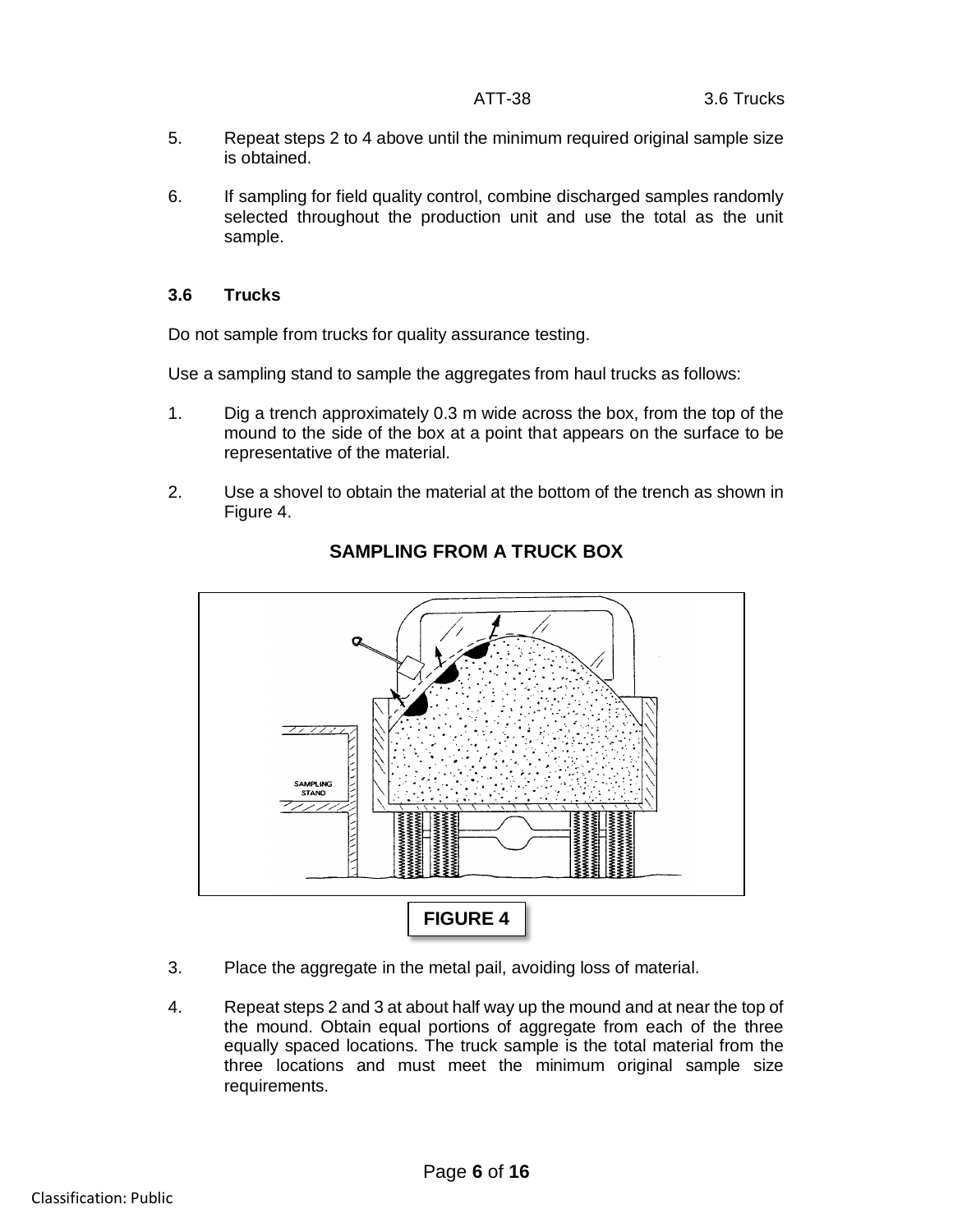# **3.7 Stockpiles**

# **3.7.1 Sampling from Stockpiles built using Conveyors**

*Getting a sample from a stockpile is not easy, and great care must be taken to obtain a truly representative sample*. Segregation usually occurs when the material is stockpiled and the coarser particles will roll to the base of the pile. Samples of coarse aggregates from stockpiles should be taken at or near the top and base, and some intermediate point. To prevent further segregation while sampling, a board may be inserted into the pile just above the sampling area.

Samples of stockpiled crushed aggregate and sand must be taken at 3 separate areas of the pile: at, or near, the base of the pile,

at, or near, the middle of the pile, and at, or near, the top of the pile at several areas about the pile, (as shown in Figure 5)

Sample from stockpiles as follows:

- 1. Insert a board into the pile just above the point of sampling to prevent segregation during sampling.
- 2. Dig a step into the pile, discarding the material.
- 3. Dig into the step and place one shovelful of the aggregate into the metal pail. Avoid loss of material.
- 4. Repeat steps 1 to 3 at each location, at several areas about the pile, obtaining equal quantities of material from each hole. The aggregate sample is the total material from all holes combined and must meet the minimum original sample size requirement.

# **SAMPLING AGGREGATE FROM STOCKPILE BUILT USING CONVEYORS**



Page **7** of **16**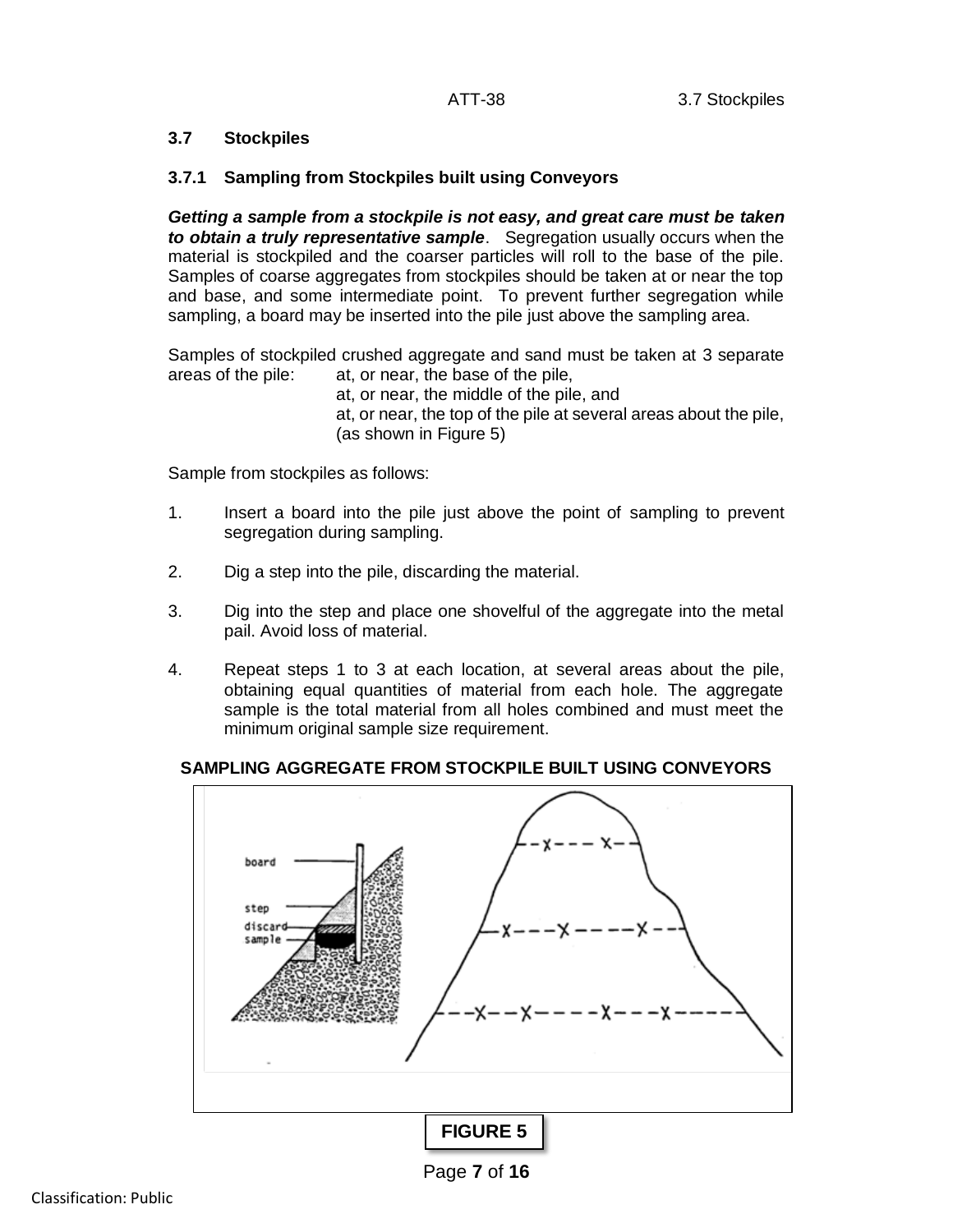Another method of sampling aggregate from a stockpile is with a front-end loader.

1) The front-end loader scoops a sample in the bucket starting from the bottom to the top and then dumps the material in a convenient location for sampling. The sample container is then filled by randomly taking samples from around pile of aggregate.

**or**

- 2) Using a front-end loader, dig into the stockpile at several locations and set aside a small pile of 10 to 15 t of aggregate. When forming the small pile, the loader bucket should be kept as low as possible, and the operator should try and roll the aggregate out of the bucket rather than just rapidly dumping the aggregate. Reducing the distance the aggregate is allowed to free-fall will reduce the amount of segregation that may occur in the small pile. Each additional bucket load of aggregate should be taken and dumped in the same manner as stated above, and should be placed uniformly over the preceding one.
- 3) Thoroughly mix the small pile. Using the loader bucket, go to the end of the oblong pile and roll the material over. Keeping the loader bucket as low as possible, push the bucket into the aggregate until the front of the bucket passes the midpoint of the original pile. The loader bucket should then be slowly raised and rolled forward thus producing a smooth mixing of the material. Go to the opposite end of the pile, and repeat this mixing procedure. If the pile does not appear to be reasonably uniform, additional mixing should be done.
- 4) The pile is now ready for sampling. Do not strike off the top. The sample will be taken at the center of the volume which is approximately one-third of the height of the pile. The sample shall consist of not less than 6 full shovels of material taken at equal increments around the pile. The shovel shall be inserted full-depth horizontally into the material and raised vertically. Care should be taken to retain as much of the material as possible on the blade of the shovel.

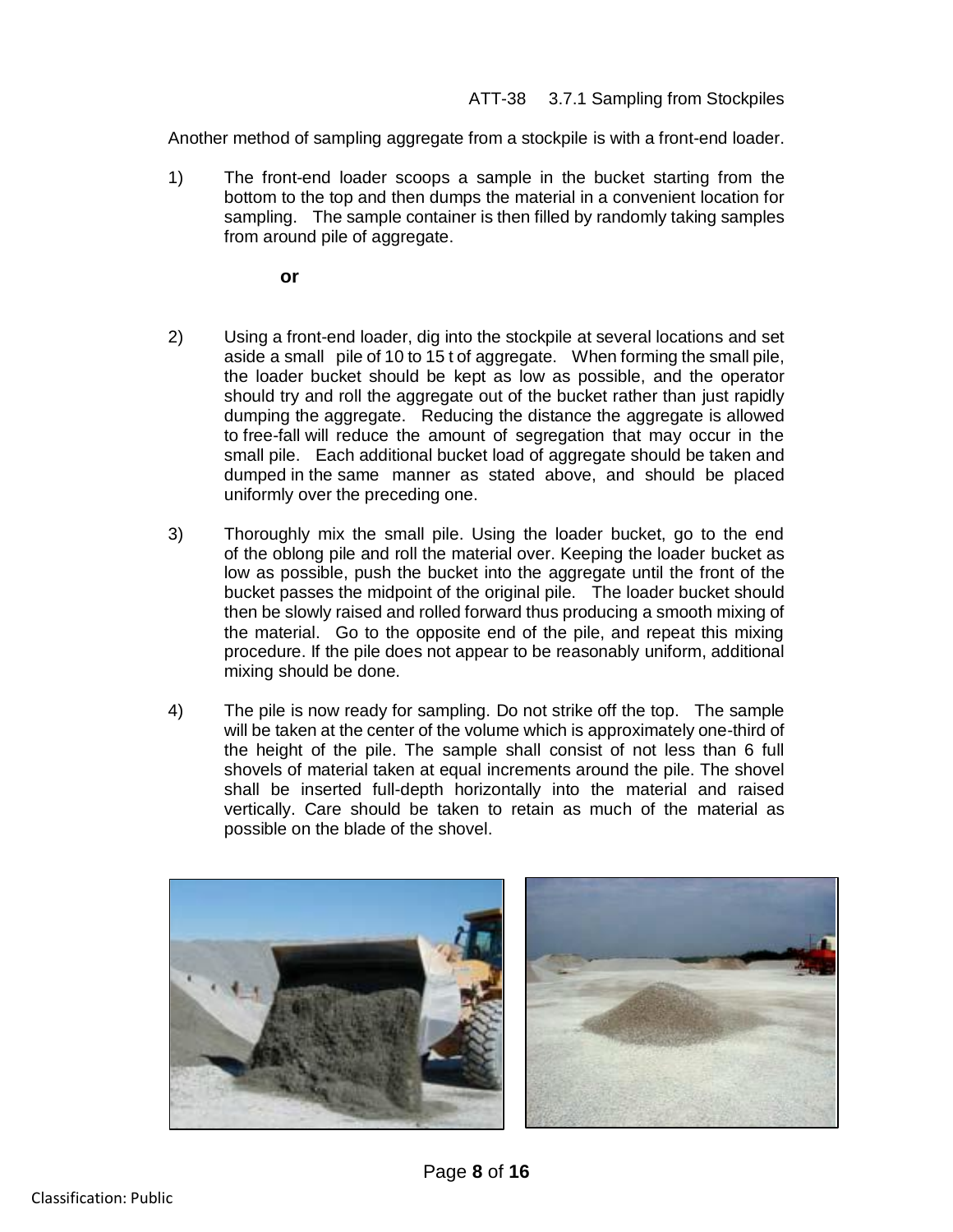# **3.7.2 Sampling from a Stockpile built using Haul Trucks**

Samples of stockpiled aggregate are obtained while the stockpile is being built using haul trucks as follows:

- 1. Randomly select an individual load.
- 2. Dig a trough about 0.3 m deep and discard the aggregate, as shown in Figure 6.
- 3. Sample from the bottom of the trough.

#### **SAMPLING AGGREGATE WHILE BUILDING A STOCKPILE WITH HAUL TRUCKS**



#### **3.7.3 Sampling a Pit Run Stockpile as it is Constructed**

- 1. Estimate the percentage of oversize (+80,000 μm material) by looking at the face of the deposit.
- 2. Repeat steps 1 and 2 of Section 3.7.2 and sample from 5 or more randomly chosen truck loads, until a sample of at least 60 kg is obtained. Discard all rock larger than 80 mm.

#### **3.7.4 Sampling an Existing Stockpile using a Backhoe**

This procedure is used to confirm the gradation of an existing stockpile. Samples of stockpiled aggregate are obtained from at least 10 different locations using a backhoe on top of and around the stockpile as follows :

- 1. Dig a hole at approximately 1 metre intervals.
- 2. Sample from piles of excavated backhoe material, as described in steps 1 and 2 of section 3.7.2.

Figure 7 illustrates this sampling procedure.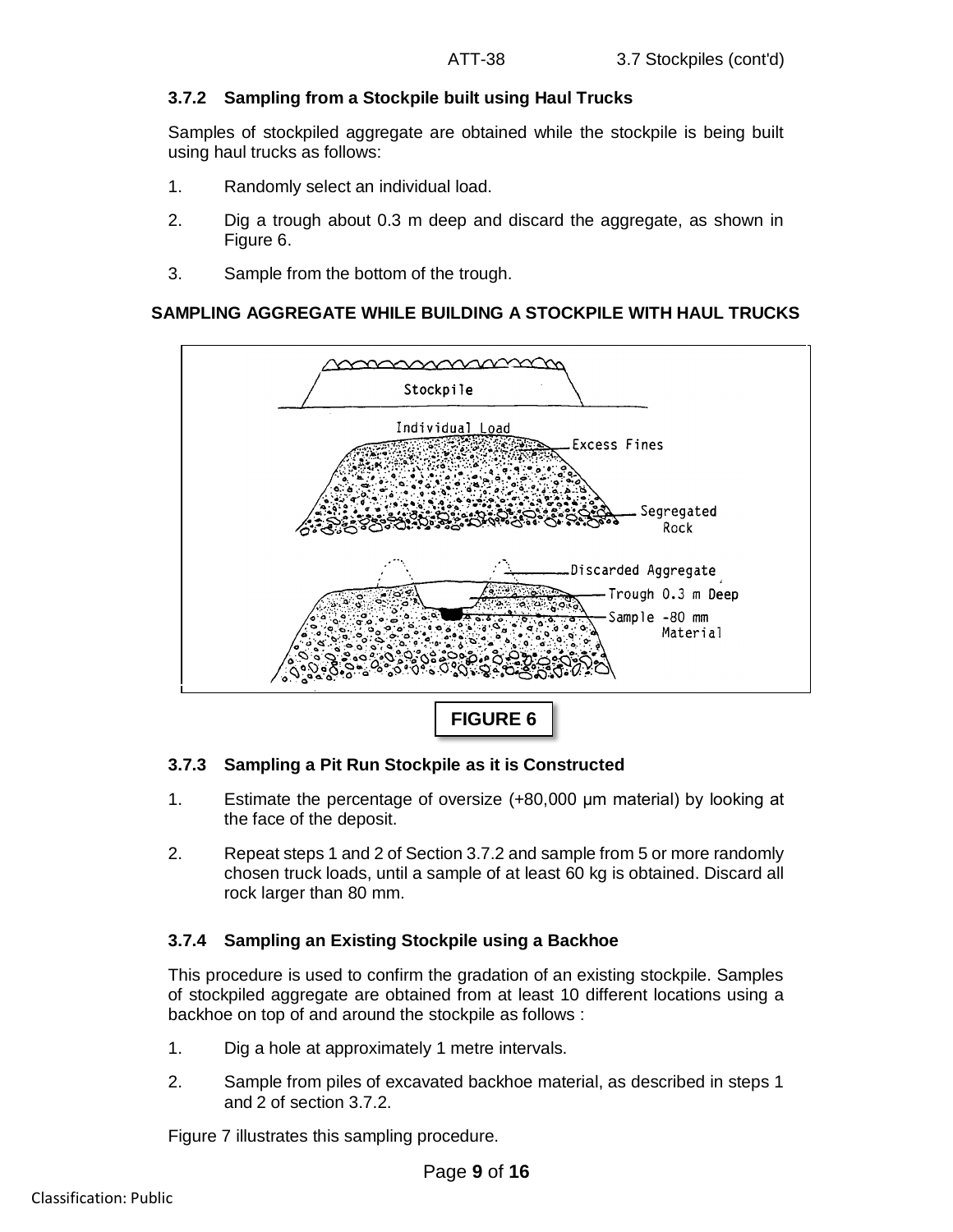

# **SAMPLING AN AGGREGATE STOCKPILE USING A BACKHOE**

# **3.8 Sampling Granular Base Course from Windrows**

Granular base course aggregate samples are obtained from windows for quality assurance sieve analysis testing.

**A partial quality assurance testing program** is normally used. This program requires one random sample per day of windrowed GBC aggregate at a randomly selected station.

**A full quality assurance testing program** is done by Lot. A Lot is defined as one day's hauled quantity of windrowed aggregate. The length of a lot is divided into segments. **One sample** at a randomly calculated station is required **for each segment**. The full testing program is required:

- a) At the beginning of the project haul.
- b) When the one sample obtained for the partial testing program does not meet gradation specifications.

Once the Lot gradation meets specifications, the frequency of testing may be reduced and the **partial quality assurance testing program** used.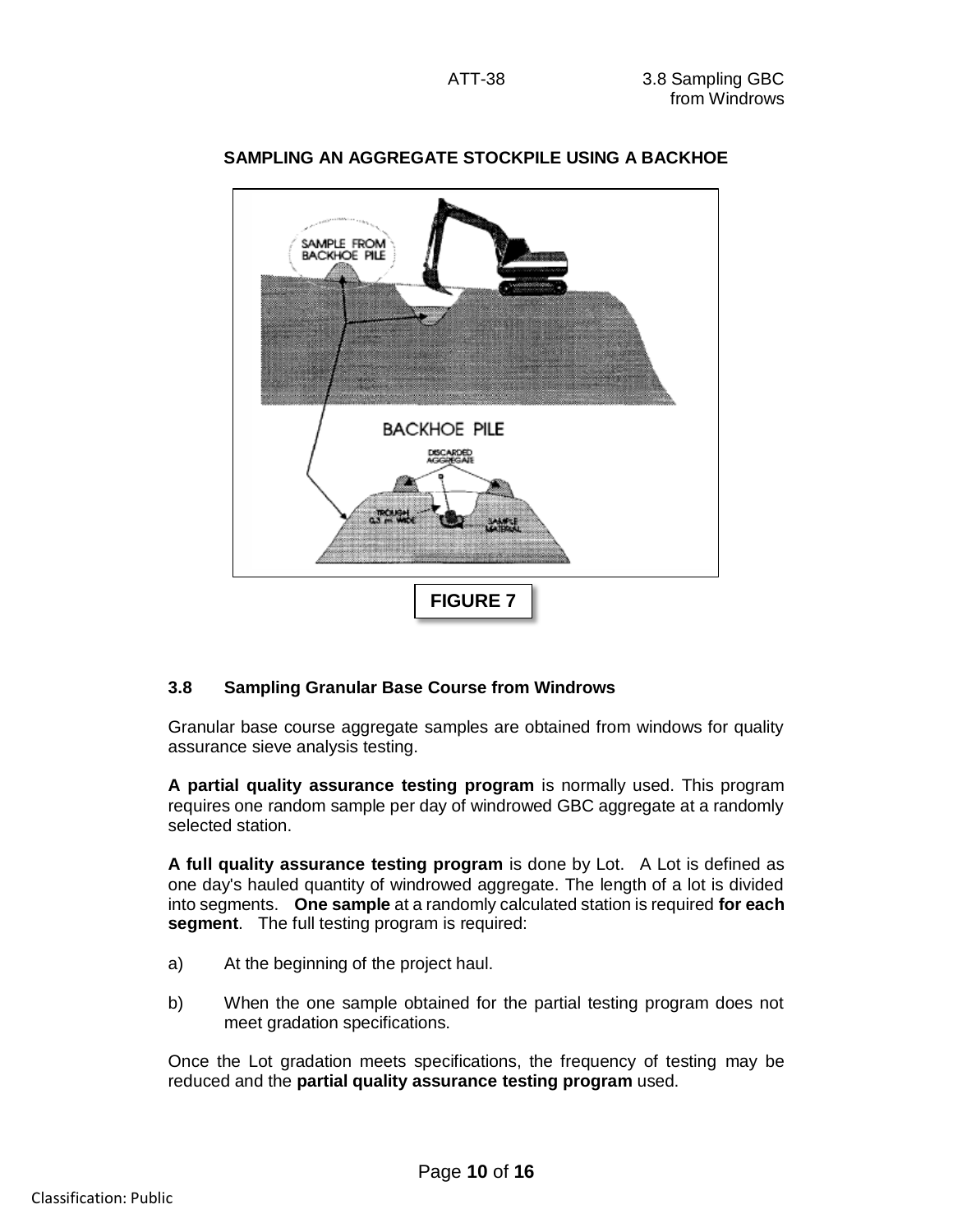# **3.8.1 Partial Testing Program**

For each day of hauling, obtain one sample of 60 kg (three pails  $-3/4$  full) at a random station as follows:

- 1. Obtain the beginning station and estimate the ending station for the day's haul, if the sample is to be obtained during hauling. If the windrow has already been placed, use the actual ending station of the lot.
- 2. Use ATT-56, STRATIFIED RANDOM TEST SITES to calculate the random station of the sample site.
- 3. Use a shovel to remove the top of the windrow for a 2 m length and to a depth of approximately 0.3 m, discarding the material to either side, as shown in Figure 8.
- 4. Step the aggregate on one side of the windrow and take three or more samples at equally distributed points along the stepped portion. Ensure no material from the subgrade is included in the sample.
- 5. Take enough material from each point until a total of three pails, each  $\frac{3}{4}$ full, totaling 60 kg of GBC aggregate, are obtained.



# **3.8.2 Full Testing Program**

Table 4 below shows the number of segments or samples required for each lot when using the full quality assurance testing program.

| TABLE 4              |                 |  |
|----------------------|-----------------|--|
| <b>Tonnes Placed</b> | No. of Segments |  |
| less than 10 000     |                 |  |
| 10 000 to 15 000     |                 |  |
| greater than 15 000  |                 |  |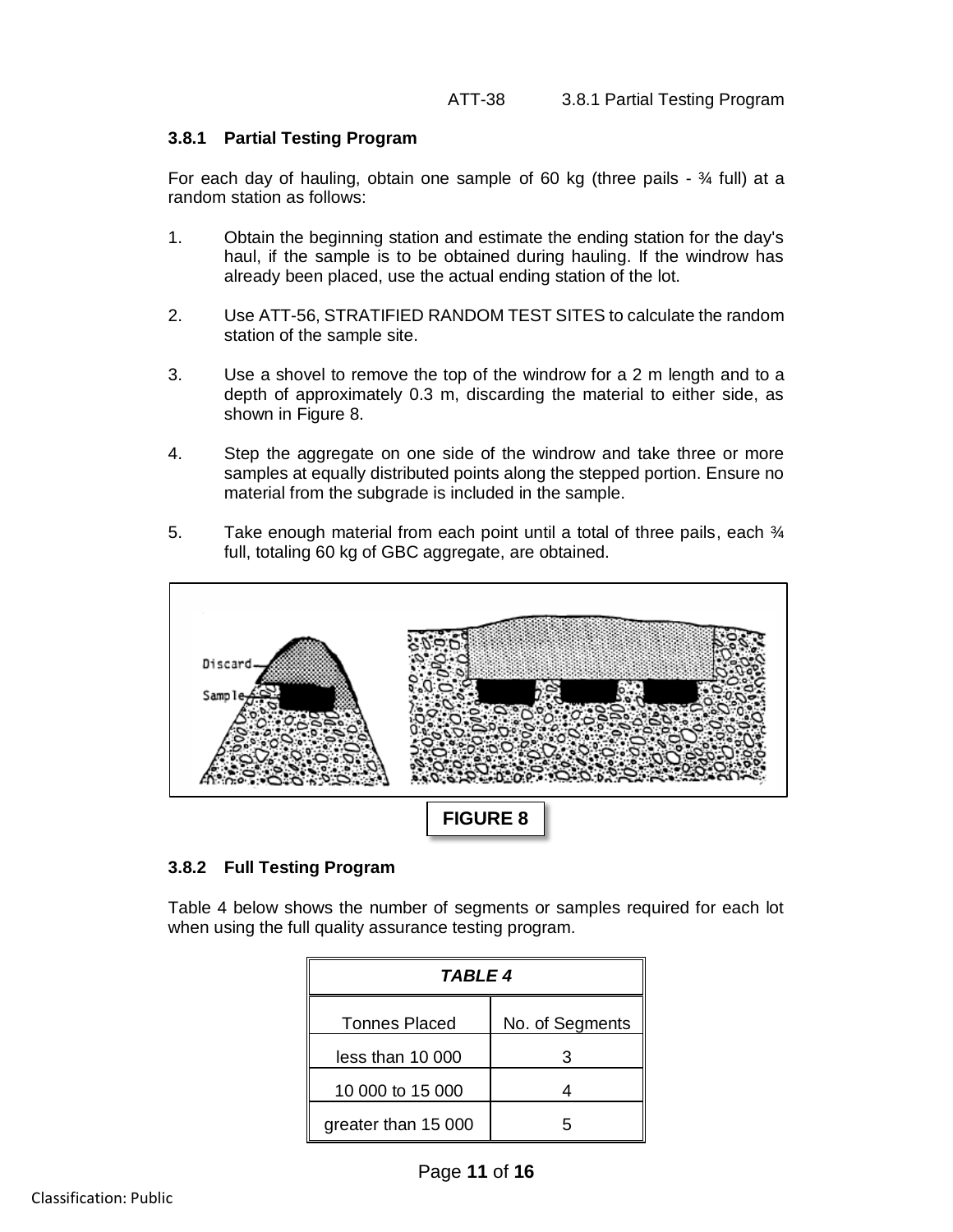#### **3.8.2.1 Sampling during Hauling**

If obtaining windrow samples while the windrow is being placed, the length of the Lot is not known until the end of the days hauling. Therefore, the length of each segment is determined as follows:

- 1. Three samples or segments are required for Lot quantities of 10,000 t, or less. For example, if hauling stops after 7,000 tonnes and only two samples have been obtained, one additional sample is required. The additional random sample site station is calculated as directed in steps 1 and 2 of Section 3.8.1 (where the total length of the lot is used).
- 2. When more than 10,000 t are hauled, an additional segment is required for each additional 5,000 t hauled (to a maximum of 5 samples per lot).
- 3. The last segment of the Lot may represent a quantity of material less than 5,000 t. For example, if 18,000 t were hauled in one day, five samples would be required, or three samples for the first 10,000 t, one for the 10,000t to 15,000 t hauled distance, and one for the 15,000 t to 18,000 t of material.

A judgement whether to obtain another sample is required when a small tonnage in access of the 5,000 t is placed.

Obtain one sample (three pails, each ¾-full) at a random station within each segment as follows:

- 1. Obtain the beginning and end stations of each segment as described above.
- 2. For each segment, repeat steps 2 to 5 of section 3.8.1

#### **3.8.2.2 Sampling after Haul is Complete**

- 1. If the Lot windrow has already been placed, calculate the length of each segment by dividing the length of the lot by the number of required segments shown in Table 4.
- 2. Use ATT-56, STRATIFIED RANDOM TEST SITES to calculate each segment's beginning and ending stations and the station of each segment random sample site.
- 3. For each site, repeat steps 3 to 5 of Section 3.8.1.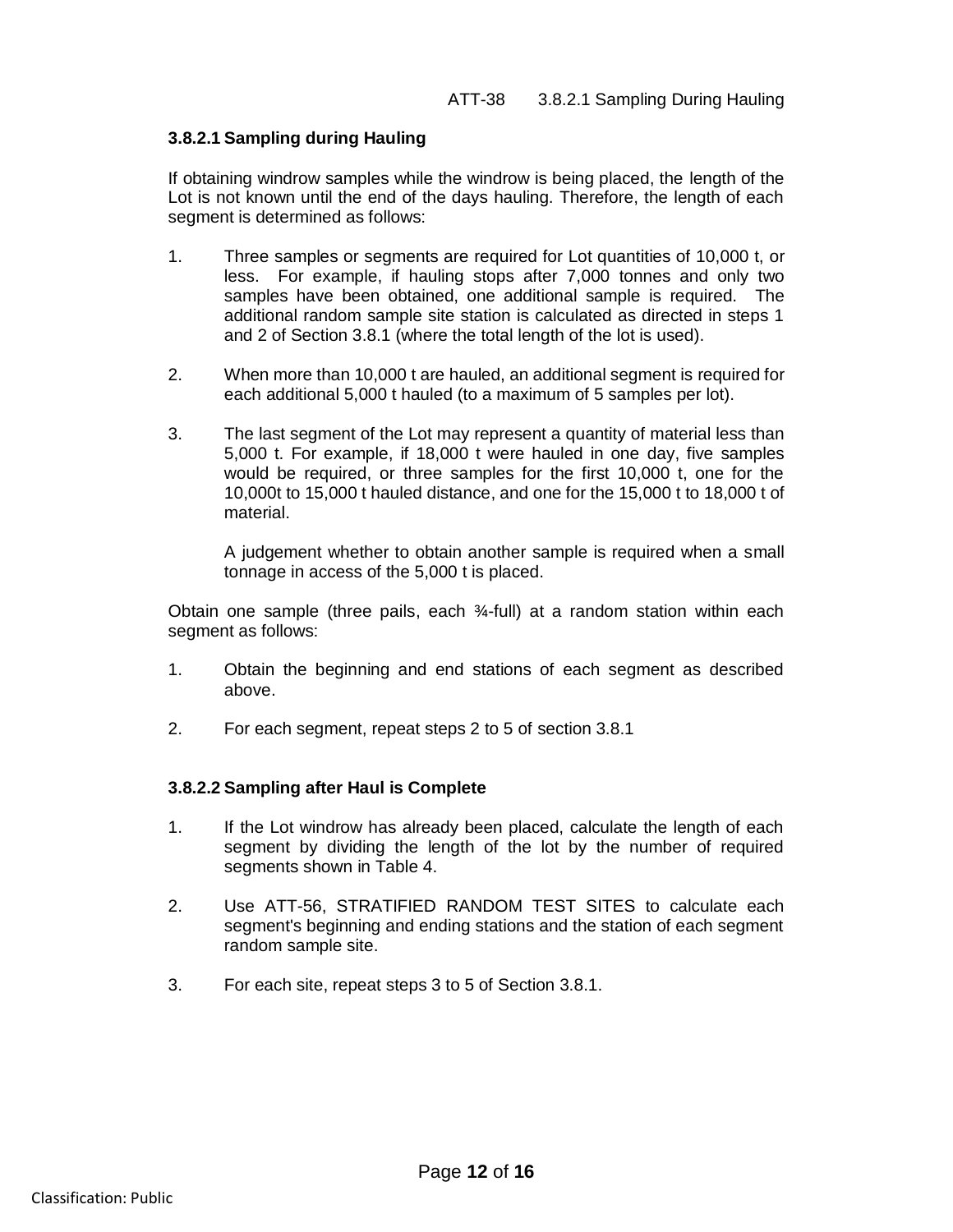# **3.9 Appeal Aggregate Sampling from the Compacted Base**

- 1. Use ATT-56, STRATIFIED RANDOM TEST SITES to calculate each segment's beginning and ending stations and the station and location of each segment random sample site. Use the same number of segments as the number of tests that were used for the quality assurance testing of the appealed Lot.
- 2. Use the following Table as a guide in determining the square area on the compacted base to be removed in order to obtain approximately a 60 kg sample.

| <b>Compacted Lift</b><br>Thickness (mm)                               | <sup>(1)</sup> Square Area<br><b>Required</b> |  |  |
|-----------------------------------------------------------------------|-----------------------------------------------|--|--|
| 100                                                                   | 520 mm x 520 mm                               |  |  |
| 125                                                                   | 460 mm x 460 mm                               |  |  |
| 150                                                                   | 420 mm x 420 mm                               |  |  |
| <sup>(1)</sup> Based on a compacted density of 2250 kg/m <sup>3</sup> |                                               |  |  |

- 3. Clearly mark the specific area on the compacted base from which the samples are to be taken.
- 4. The samples shall be obtained by suitable means in such a manner as to ensure there is no degradation of the material.
- 5. The Contractor may use a grader blade or ripper to dig around the area of the samples to be taken, but the lowering of the blade or teeth should occur outside of the area to avoid degrading the sample.
- 6. Remove the samples from the roadway for the full depth of the material, taking care to exclude any underlying lifts or subgrade material.

# **3.10 Reducing Samples**

- 1. Reduce the original sample to the required testing size, using the splitting or the quartering method, as described in ATT-57.
- 2. Proceed with the sieve analysis, moisture content or percent fractures test. If submitting the sample to a testing Laboratory for specific tests or design, ship the sample as directed in Section 4.0.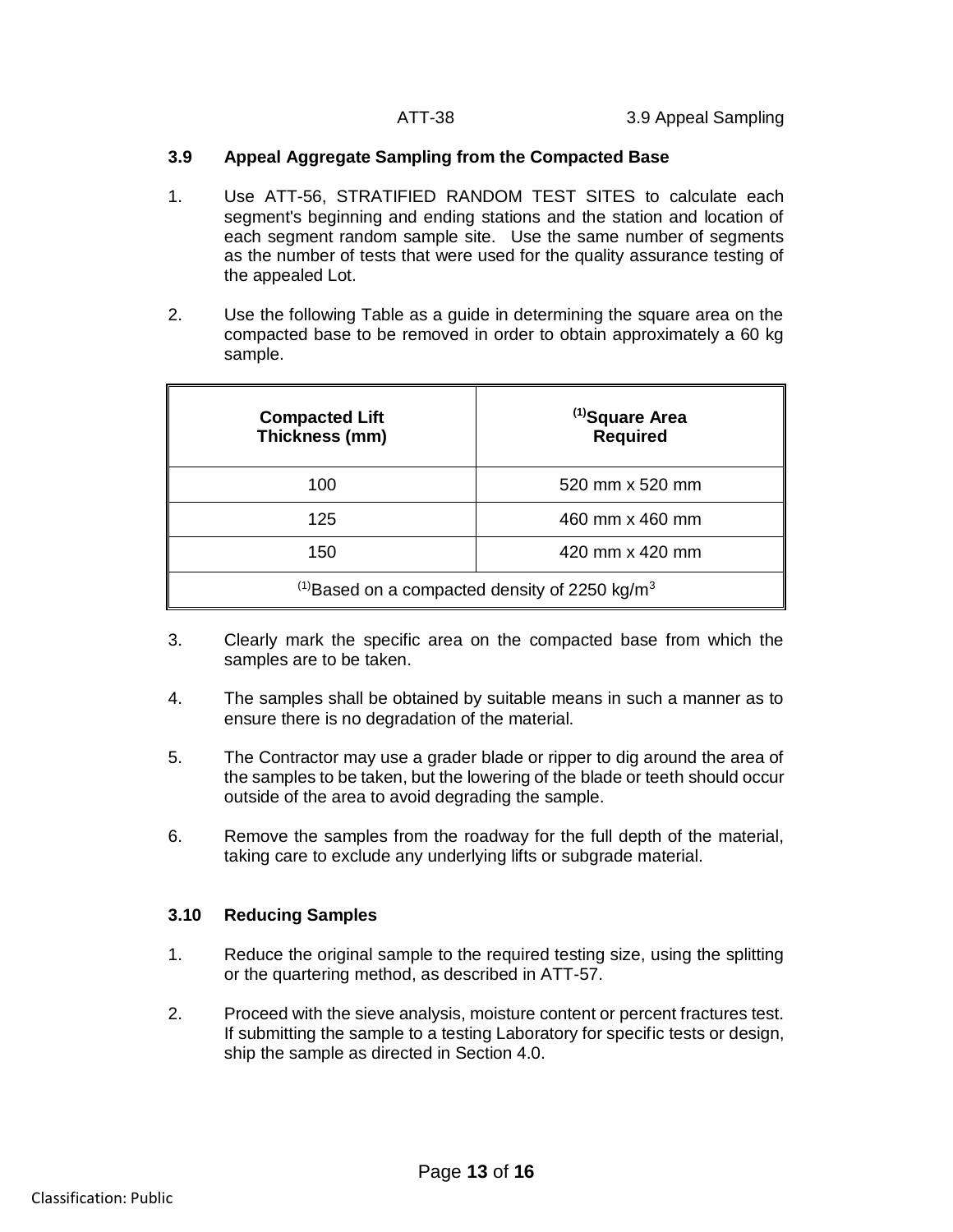#### **4.0 SAMPLE IDENTIFICATION AND SHIPPING**

- 1. Inspect the sample containers supplied with each field lab. Ensure they are clean, to prevent contamination, and free of holes, to prevent the loss of any fines.
- 2. Pour the sample into the sample container, but do not overfill it. Each container should be ¾ full, which should weigh approximately 20 kg. Use as many containers as required for the entire sample.

If you feel it is too heavy to carry the 3 pails, with the 20 kg in each pail, you can use more pails to carry the total sample. Eg. You can use 5 pails with 12 kg in each, so that you still have the total sample weight of 60 kg.

- 3. Complete an Aggregate Sample Identification form, for each set of sample containers being submitted.
- 4. Insert the form in an envelope. or in a plastic bag if the sample is moist, and seal it.
- 5. Place the sealed envelope or plastic bag in one of the bags containing the aggregate to which the data pertains. Use survey flagging to identify the sample container with the identification form.
- 6. Securely tie each bag, or use a lid to seal each plastic pail.
- 7. For each sample container, complete a Shipping Tag, as follows:
	- a) On the front side record the page number as part of a whole, if more than one bag is being shipped.
	- b) On the reverse side of the tag, enter the name of the project manager and his cell phone number.
- 8. Affix a tag to each sample container. Obtain the approximate weight of each bag so that later it can be compared to the weight shown on the bill of lading.
- 9. Ship the samples.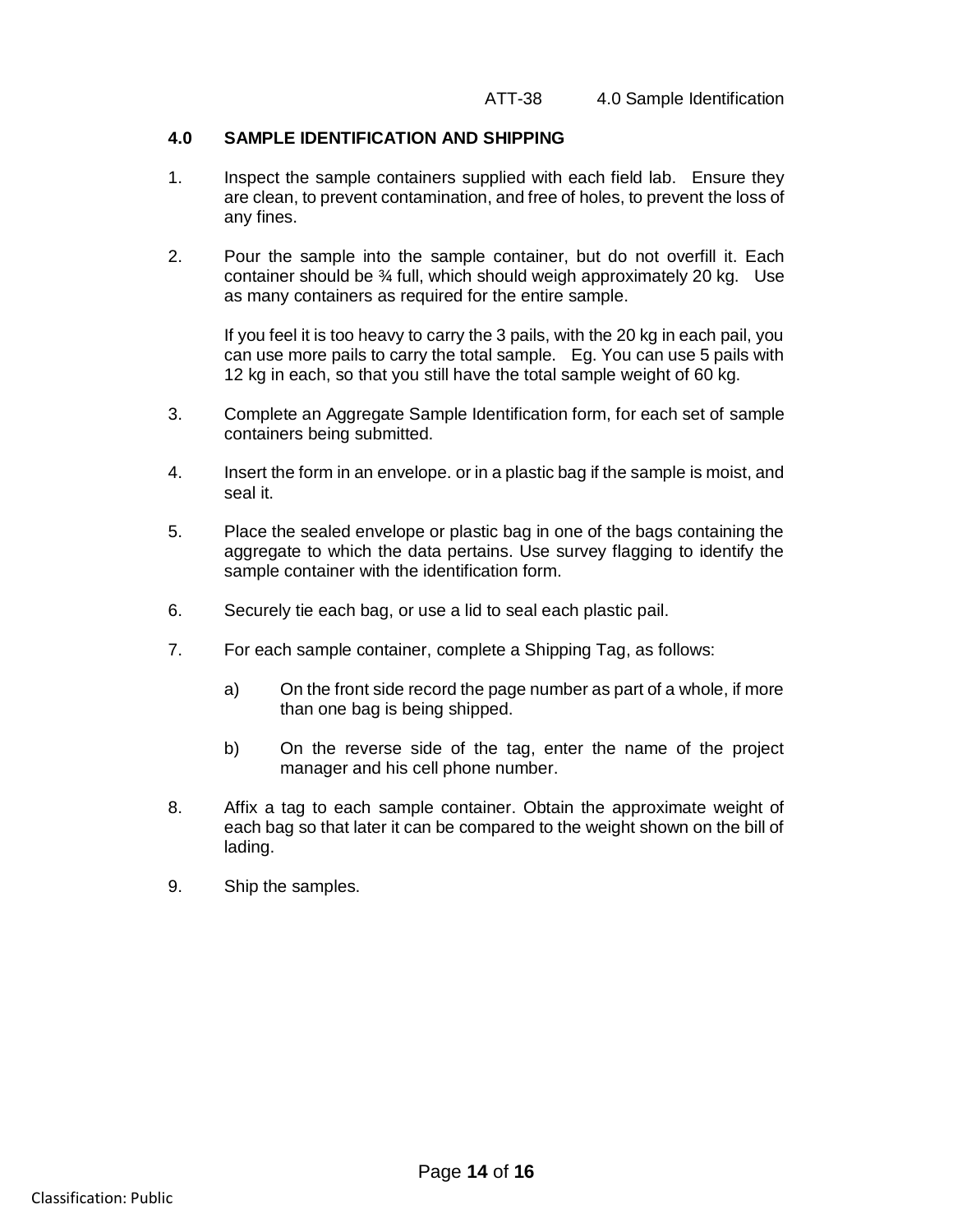### **5.0 HINTS AND PRECAUTIONS**

- 1. Prior to entering the construction zone or pit, make sure that you have all the necessary personal protective equipment (PPE). This equipment includes, but is not limited to; steel-toed work boots, reflective vest or clothing, hard hat, safety glasses, hearing and dust protection. It is the technologists' responsibility to make sure that their PPE meets current Occupational Health and Safety Administration standards.
- 2. When entering a construction zone or pit, always check in with the designated person in charge of the operation (project supervisor). Never enter a site to take samples without informing an on-site project supervisor. Observe traffic patterns and park your vehicle in a safe, out of the way, location. Ask for permission before you climb onto any equipment, or venture around the site to observe the operation.
- 3. The sampling of aggregate can expose the technologist to machinery, moving belts, large stockpiles, and other potential dangers. Proper safety practices are always your number one concern.
- 4. *NEVER climb onto stockpiles* to obtain samples, due to the potential hazard of burial and suffocation from unstable stockpiles of unconsolidated materials. Also, over-steepened stockpiles may sluff at any time and engulf any personnel in the immediate area.
- 5. Always remember that the stability of the stockpile slope can quickly change with fluctuations in the weather (changes in moisture, freezing and thawing, etc.).
- 6. *It is always beneficial*, with approval of the pit supervisor, that the technologist *take reference pictures* of the following items; a wide view of the pit operation, the sampling location in the pit, a close-up of the material in the stockpile being sampled (when applicable), and a close-up of the material sampled.